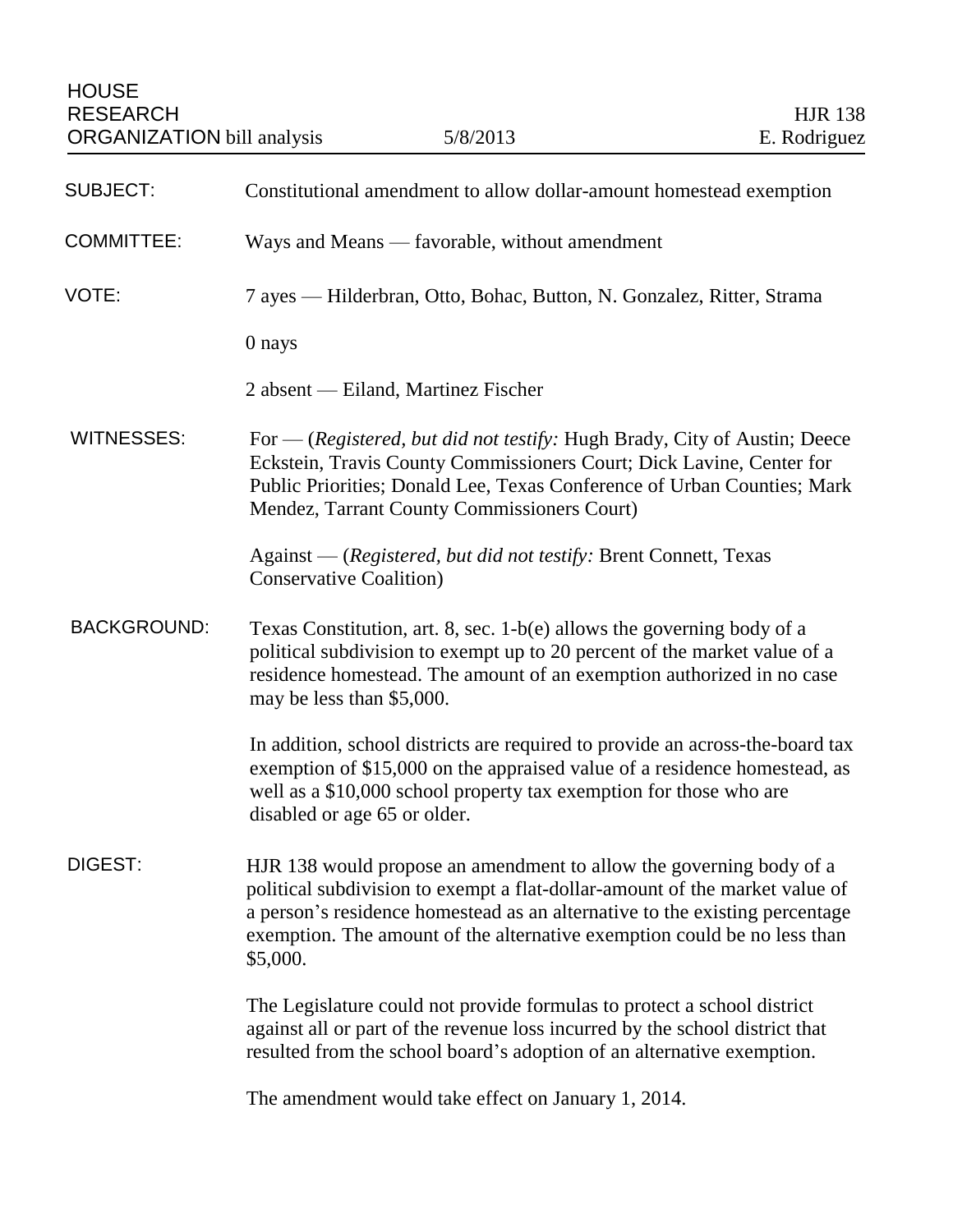## HJR 138 House Research Organization page 2

The proposal would be presented to the voters at an election on Tuesday, November 5, 2013. The ballot proposal would read: "The constitutional amendment authorizing the governing body of a political subdivision to adopt a local option residence homestead exemption from ad valorem taxation of a portion, expressed as a dollar amount, of the market value of an individual's residence homestead." **SUPPORTERS** SAY: HJR 138 would provide the constitutional authorization necessary to give governing bodies of local entities (municipalities, counties, hospital districts, community colleges) the option of choosing between a homestead exemption based on a percentage or a dollar-amount. The amendment would increase local control and flexibility to make informed decisions on how to administer the optional residential homestead exemption. Under the Constitution, local entities may adopt a percent exemption, capped at 20 percent, for residential homesteads. The exemption, if granted, must be no less than \$5,000. Many local entities, however, opt against offering this exemption, as it often has a significant fiscal impact that increases each year with rising property values. As a result, in many cases, homeowners receive no homestead exemption from taxing jurisdictions, except the \$15,000 exemption school districts are required to provide. Districts also must provide a \$10,000 homestead exemption for those who are disabled or 65 or older. Districts are not required to provide another residence homestead exemption, though they also have the option of a percentage exemption up to 20 percent. Providing the option to choose a flat-dollar-amount or percentage exemption would allow local entities to tailor local tax policies to suit the unique needs of their communities. Allowing this option would allow local entities more flexibility to control the amount of property value subject to taxation. Revenue tied up with a fixed, dollar-amount exemption would increase with the number of residence homesteads, contributing to the steadiness and predictability of tax revenue. In contrast, the revenue lost due to a percent exemption would increase with the overall value of homesteads, magnifying the potential scope of the exemptions' fiscal

impact and reducing predictability.

A dollar-amount exemption would be more effective in providing property tax relief for targeted homeowners. Local entities could set these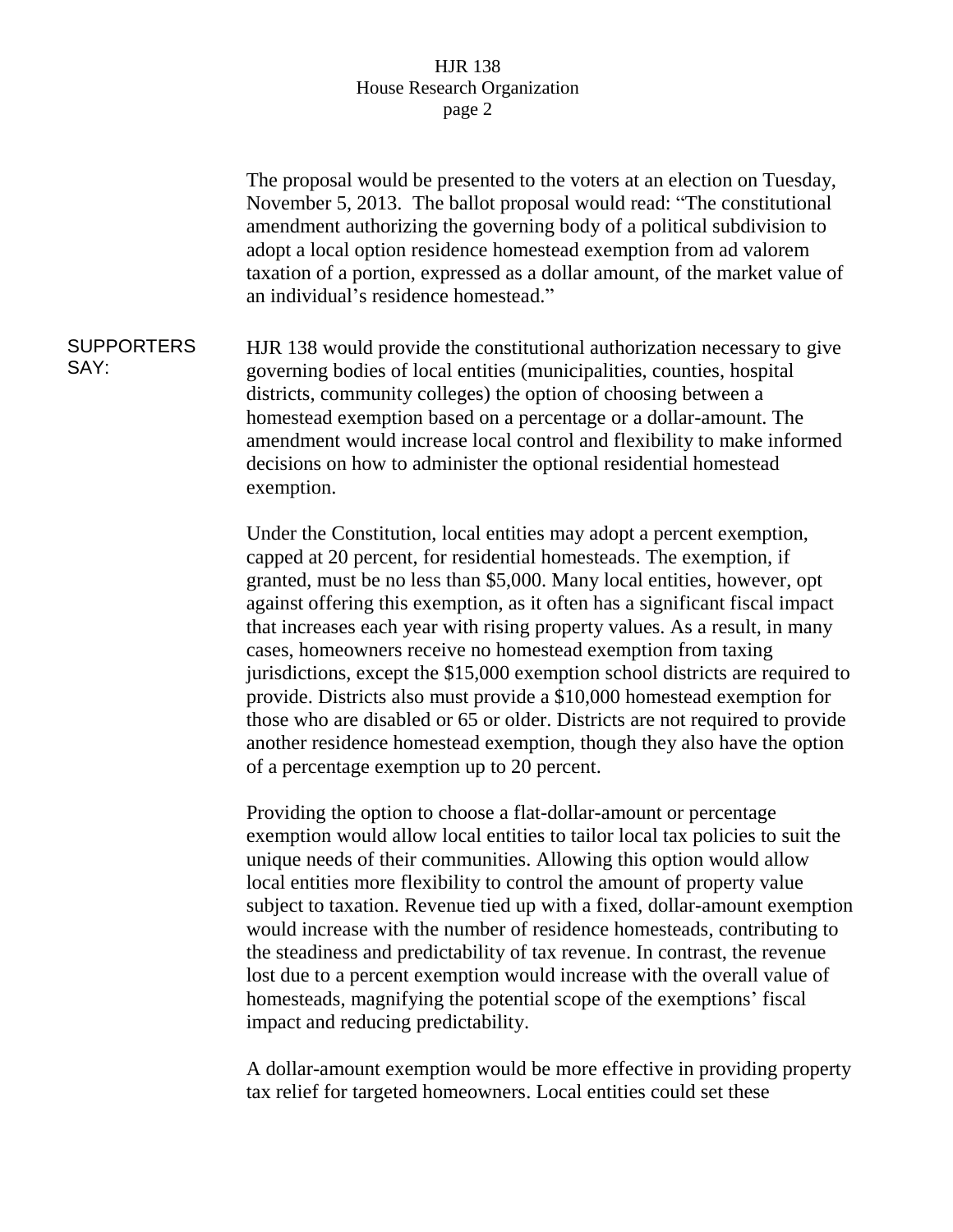## HJR 138 House Research Organization page 3

|                                          | exemptions to alleviate the tax burden on vulnerable populations.                                                                                                                                                                                                                                                                                                                                                                                                                                                                                              |
|------------------------------------------|----------------------------------------------------------------------------------------------------------------------------------------------------------------------------------------------------------------------------------------------------------------------------------------------------------------------------------------------------------------------------------------------------------------------------------------------------------------------------------------------------------------------------------------------------------------|
|                                          | The flexibility of greater taxing options afforded by the amendment would<br>be naturally constrained by powerful checks in the form of local elections.<br>Governing bodies that adopt tax exemptions are subject to popular<br>elections. These elections provide important checks on any tendency to<br>raise taxes or to disproportionately shift the tax burden from some groups<br>onto others. If citizens are unhappy about changes to a tax exemption, they<br>could make changes through the ballot box.                                             |
| <b>OPPONENTS</b><br>SAY:                 | HJR 138 would sanction local decisions that could lead to shifting the<br>property tax burden from some taxpayers onto others. Providing for a<br>fixed dollar-amount exemption would disproportionately punish those<br>with homes of higher value. For instance, a \$500,000 home with a 20<br>percent exemption would yield a \$100,000 homestead exemption. On the<br>other hand, if the local entity adopted a fixed amount, say \$50,000, then<br>the homeowner would be subject to a tax increase corresponding to<br>\$50,000 of appraised value.      |
|                                          | Under the amendment, some homeowners could be completely exempt<br>from paying any tax to certain entities, and this tax burden would be<br>shifted to others who would see a (potentially very significant) tax<br>increase. Moving the tax burden from one class of taxpayers to another<br>creates issues of equity and uniformity of taxation. A simple percentage<br>exemption for all homeowners is the best approach, since all homeowners<br>enjoy an equal share in the benefits of the public services provided<br>through property tax collections. |
| <b>OTHER</b><br><b>OPPONENTS</b><br>SAY: | Local entities should not be forced to choose between adopting a percent<br>or dollar-amount exemption for residential homesteads. The amendment<br>should make allowances for those jurisdictions that would like use a<br>combination of dollar-amount and percentage exemptions for<br>homeowners.                                                                                                                                                                                                                                                          |
| <b>NOTES:</b>                            | The Legislative Budget Board (LBB) estimates that the amendment would<br>have no fiscal impact to the state, except \$108,921 for the cost of<br>publishing the resolution.                                                                                                                                                                                                                                                                                                                                                                                    |
|                                          | The LBB notes that school districts are unlikely to make the switch from<br>the optional percentage exemption in current law to the new dollar-amount<br>exemption, as they would not be reimbursed for any costs through the                                                                                                                                                                                                                                                                                                                                  |